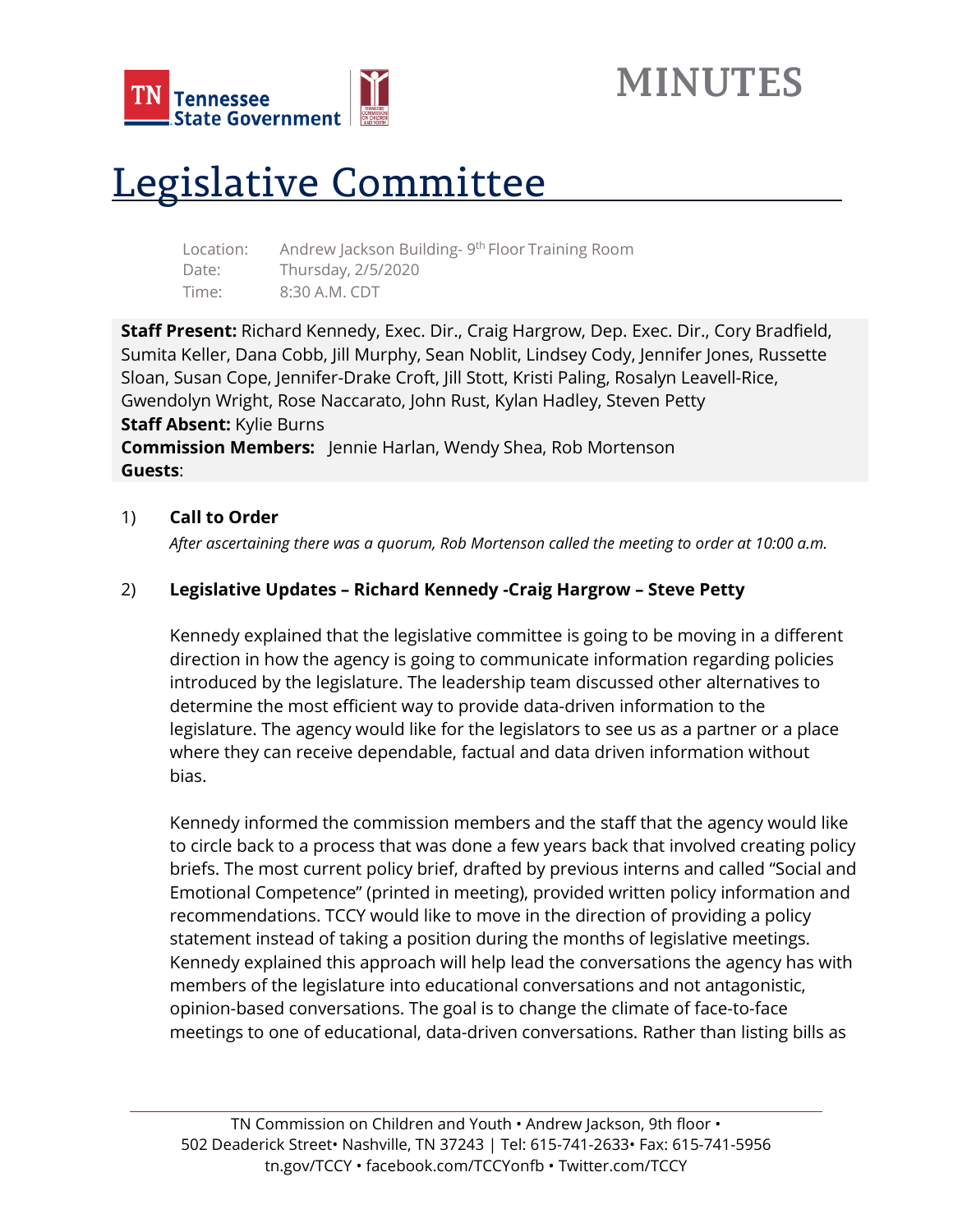



something that we "oppose" or "approve," we will provide a data-driven policy statement that will help legislators apply the information to the bills before them. Hargrow stated that policy briefs written for the 2020 legislative period are more proactive in regard to what we would like proposed bills to include.

Mortenson asked if the policy statements are going to be posted and provided to legislators on an annual basis. He suggested that TCCY should begin to plan or strategize to build relationships with the legislators and their teams. Hargrow suggested that we should provide information to the legislature on a yearly basis in hopes to build trust with the information that we present moving forward.

Shea suggested that TCCY work on making the policy briefs easier to read. She stated the current formatting can be tedious to read through. Having a condensed policy brief can help make the information more pleasant to read.

Stott suggested TCCY should add a point person to each policy brief or point of contact for people in the field or to anyone that has any additional questions. We should think of the policy brief as a document that people can look at TCCY as a resource.

#### 3) **Policy Brief Overview**

Drake- Croft provided an overview of her SB2032 ACES and SB2520 Mental Health policy briefs. Commission Members did not have additional comments.

Sloan provided an overview of SB24237 School Nurses and HB2693 Special Education policy brief. Commission Members did not have additional comments.

Naccarato provided an overview of SB1922, SB 2061 and SB2437 policy brief. Commission Members did not have additional comments.

Keller provided an overview of SB1644, SB1619, SB14739, SB024 and SBS798 policy brief. Harlan suggested that TCCY consider bills that include more focus on the state or welfare of the parents as well. The parents play a large role in the state of the child's wellbeing. Better laws supporting parents is key as well.

Bradfield provided an overview of SB1947 Early Childcare policy briefs. Stott provided feedback that TCCY should look to add information regarding day homes. Keller suggested to reach out to Phil Accord to seek additional guidance regarding the 3-star rating process for managing daycares and day homes in Tennessee.